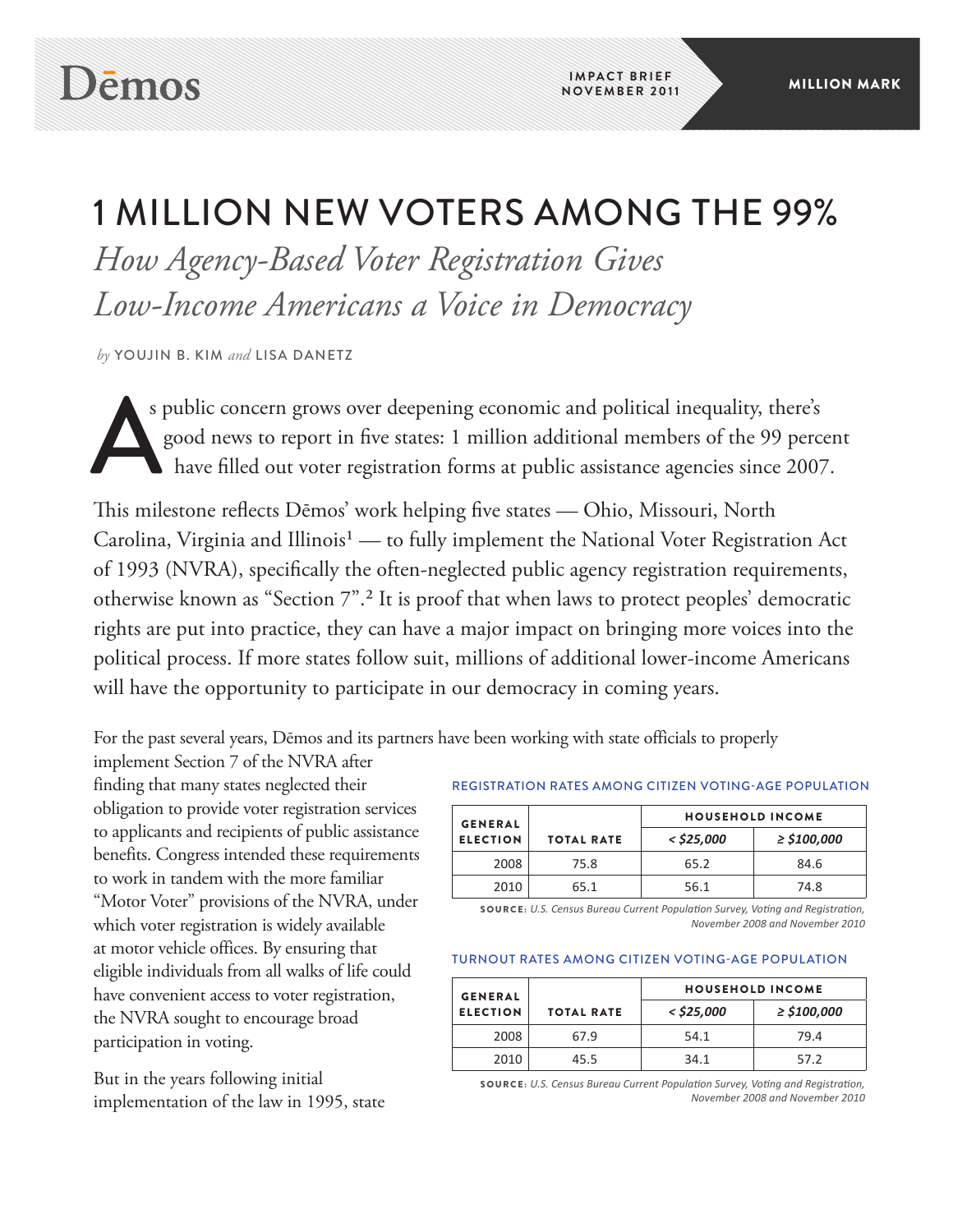neglect led to plummeting registration numbers at public assistance agencies. The number of voter registration applications at public assistance offices in 2005-2006 was only about 530,000, just 20 percent of the nearly 2.6 million achieved at the time of initial implementation in 1995-1996.<sup>3</sup> At the same time, millions of eligible Americans remained unregistered to vote, and during the last two general elections,

low-income voters were registered at a rate nearly 20 percentage points below their more affluent peers.<sup>4</sup> Even in the historic election of 2008, voter turnout among eligible low-income citizens was only 54 percent, compared to a 79 percent turnout rate among higher-income persons.<sup>5</sup>

The work of Dēmos and its partners to revitalize public agency registration in recent years now has reversed this decline.<sup>6</sup> In five key states, the millionth registration application since we began this work has now been submitted, marking a significant milestone in this effort.

#### Total number of Voter Registration Applications Received from Public Assistance Offices, 1995-2010



SOURCE: *Dēmos,* A Preliminary Analysis of the Public Assistance Agency Data Within the EAC 2009-2010 Biennial NVRA Report, *2011*

The impact of enforcement activity is clearly

demonstrated by the data from these five states. Litigation and cooperative work with states to improve agency procedures and training of personnel have been followed immediately by a dramatic increase in voter registration applications submitted to public assistance agencies.<sup>7</sup>



#### State-by-state breakdown

SOURCE for above: *Dēmos,* A Preliminary Analysis of the Public Assistance Agency Data Within the EAC 2009-2010 Biennial NVRA Report, *2011*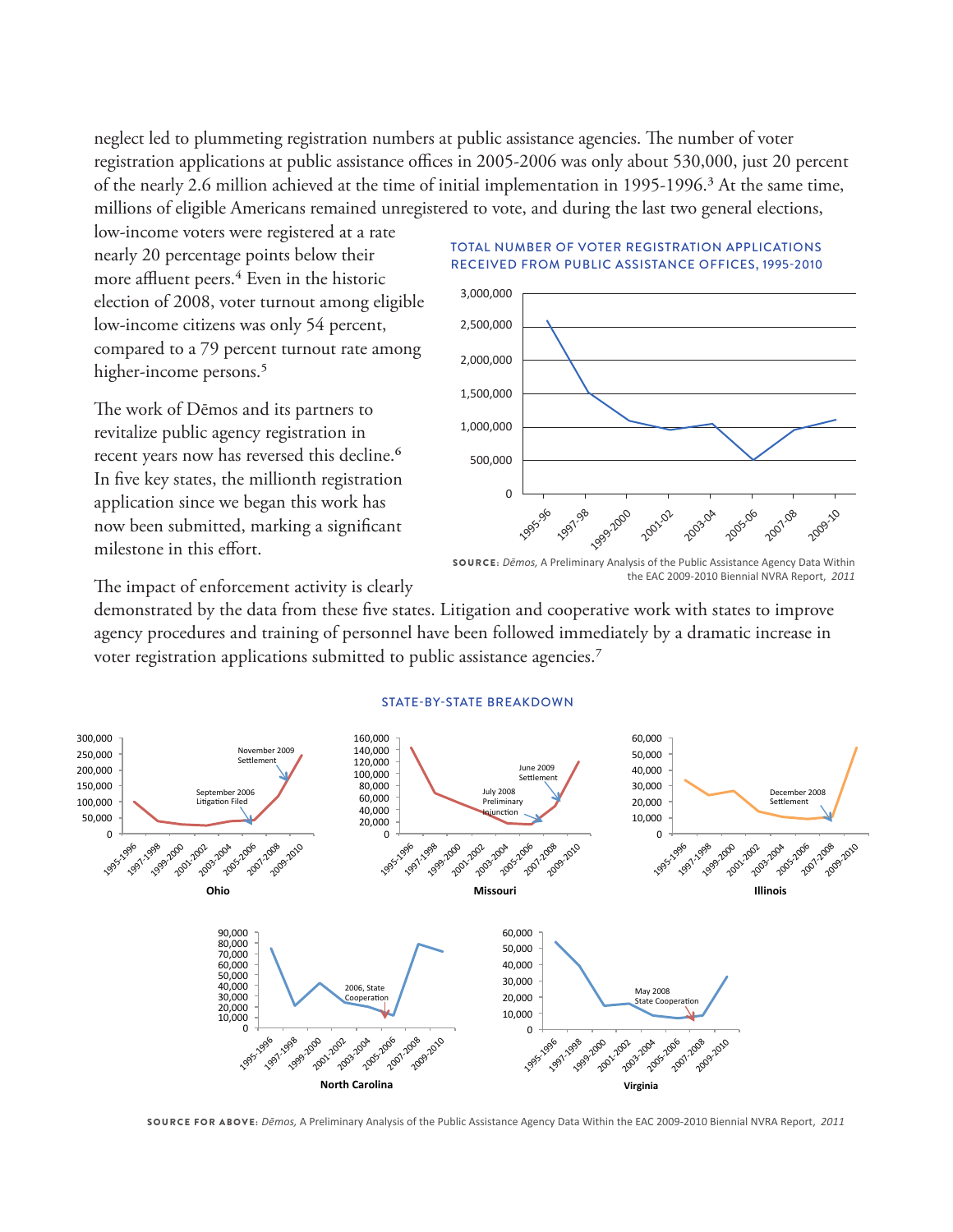

| <b>STATE</b>    | PRE-REFORM,<br><b>PROJECTED</b> | POST-REFORM,<br><b>ACTUAL</b> | <b>INTERVENTION</b><br><b>IMPACT<sup>®</sup></b> |
|-----------------|---------------------------------|-------------------------------|--------------------------------------------------|
| <b>Illinois</b> | 21,070                          | 237,448                       | 216,378                                          |
| Missouri        | 31,995                          | 374,292                       | 342,297                                          |
| N. Carolina     | 39,498                          | 168,998                       | 129,499                                          |
| Ohio            | 42,185                          | 331,301                       | 289,115                                          |
| Virginia        | 26,247                          | 57,473                        | 31,226                                           |
| <b>TOTAL</b>    | 160,995                         | 1,169,511                     | 1,008,515                                        |

#### Public Assistance Voter Registration: Before and After Implementation Reform

SOURCE: Pre-reform data from 2005-2006 EAC report (see endnote 3). Post-reform data provided by respective Secretary of State or state public assistance agency (see endnote 11 and 12).

In the past two years, Ohio and Missouri have registered hundreds of thousands of additional low-income voters after entering into settlement agreements in 2009.<sup>9</sup> Hence, Missouri and Ohio topped the charts in the number of public agency registration applications relative to the number of Food Stamp applications in the 2009-2010 biennial report by the Election Assistance Commission (EAC).<sup>10</sup> These states *consistently* have been receiving over 10,000 (Missouri) and over 16,000 (Ohio) voter registration applications at public assistance agencies every month.<sup>11</sup> In Illinois, the number of public agency registration applications is now at levels 18 times the rate before re-implementation of the NVRA's Section 7 provisions (see figure below). Cooperative work with state officials has also bumped up the number of public agency registrations in North Carolina and Virginia.

As Americans continue to struggle from the economic downturn and increasing numbers are forced to turn to public assistance, the NVRA has never been more important for ensuring that eligible persons have a voice in the democratic process. As Dēmos' work has demonstrated, full implementation of the NVRA is a proven and effective way to ensure that all eligible Americans have an opportunity to register to vote.

#### PRE- AND POST-REFORM COMPARISONS (MONTHLY AVG)<sup>12</sup>

| <b>STATE</b>    | PRE-REFORM,<br><b>MONTHLY</b><br><b>AVERAGE</b> | POST-REFORM,<br><b>MONTHLY AV-</b><br><b>ERAGE</b> | % INCREASE<br><b>IN MONTHLY</b><br><b>AVERAGE</b> |
|-----------------|-------------------------------------------------|----------------------------------------------------|---------------------------------------------------|
| <b>Illinois</b> | 373                                             | 7,088                                              | 1800%                                             |
| Missouri        | 649                                             | 10,116                                             | 1459%                                             |
| N. Carolina     | 484                                             | 3,045                                              | 529%                                              |
| Ohio            | 1,775                                           | 16,161                                             | 810%                                              |
| Virginia        | 293                                             | 1,455                                              | 397%                                              |

SOURCE: Pre-reform data from 2005-2006 EAC report (see endnote 2). Post-reform data provided by respective Secretary of state or state public assistance agency